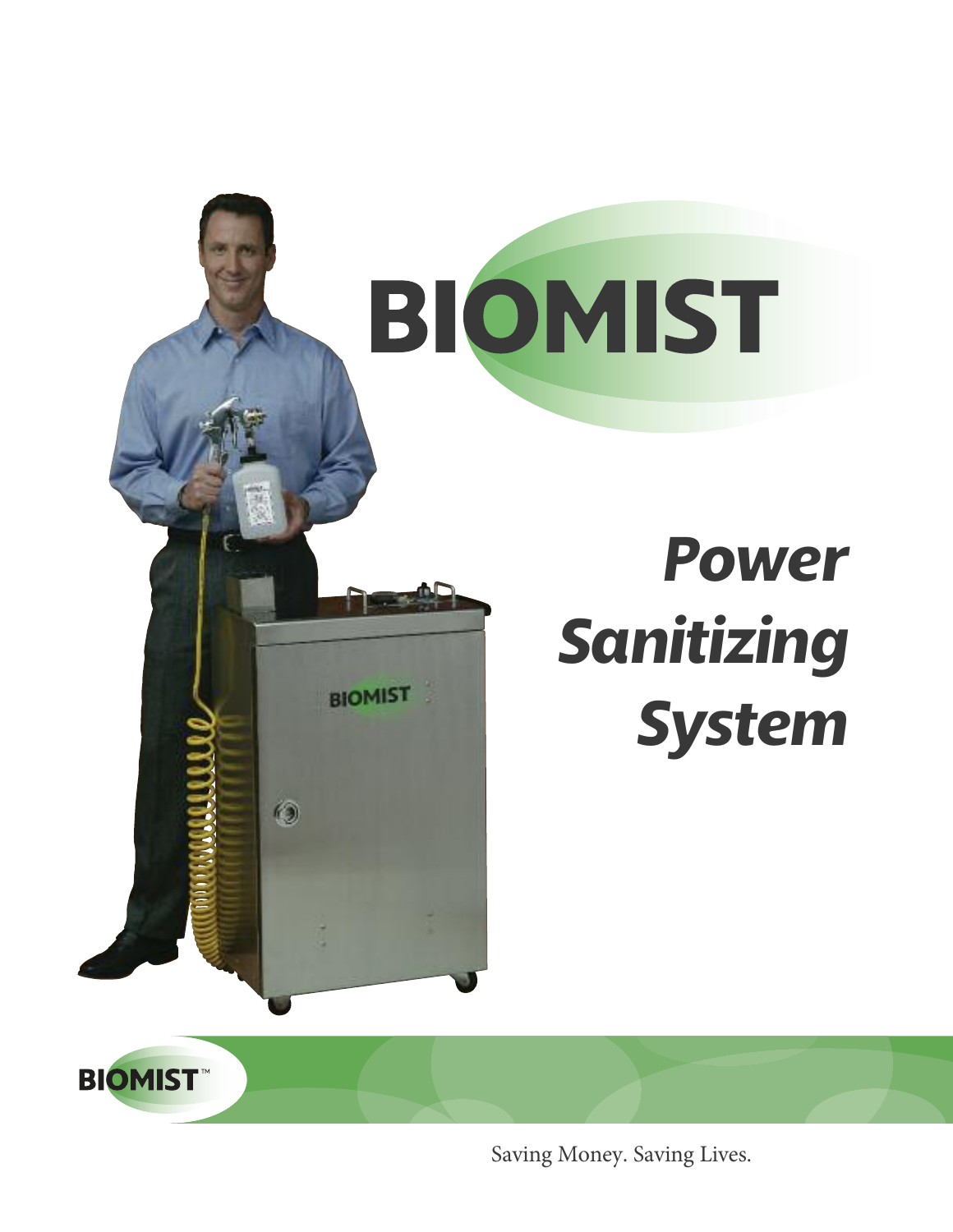# Sanitize with a *Wave of the Wand*



Operating the Biomist unit is as easy as point-and-spray.

Compared to all other sanitizing methods, the *Biomist™ Power Sanitizing System* saves time and money. The spray covers hard to reach

The Biomist system sanitizes more completely and with far less effort and complexity than any previous sanitation method. It's the first safe method for power spraying equipment and facilities with an alcoholbased solution. The penetrating mist reaches into small cracks and crevices that are impossible to reach with other sanitizing methods and kills pathogens where they hide.

Current surface disinfection techniques are often ineffective, utilizing a "hit or miss" approach with trigger-spray bottles and a sponge or rag wipe-down that can spread or re-introduce germs. This procedure is both time-consuming and inadequate, as dwell times must be achieved before the solution is removed. Biomist's sanitizing solution kills germs on contact and evaporates, leaving surfaces dry and ready for use. Simply spray and walk away!



## **Optimal Germ-Killing Power**

Alcohol has long been recognized as a powerful sanitizing agent, as pathogens cannot build up resistance to it. The proprietary Biomist sanitizer contains a solution of concentrated alcohol with a four-chain quaternary ammonium compound to continue the sanitizing action even after the alcohol has completed its killing function and evaporated. Safety concerns over alcohol's flammability have always limited its use as a surface sanitizer . . . Until now!

#### **Fire Safe Operation**

To limit flammability, alcohol is often diluted into a weakened solution which is less effective in killing germs. Biomist's patented technology eliminates flammability by encasing the alcohol vapor in a stream of CO2 gas, cutting off any oxygen needed for combustion. The solution can be sprayed safely, even in places where there is the possibility of electrical sparks or open flames.



surfaces and crevices. Saving Money. Saving Lives.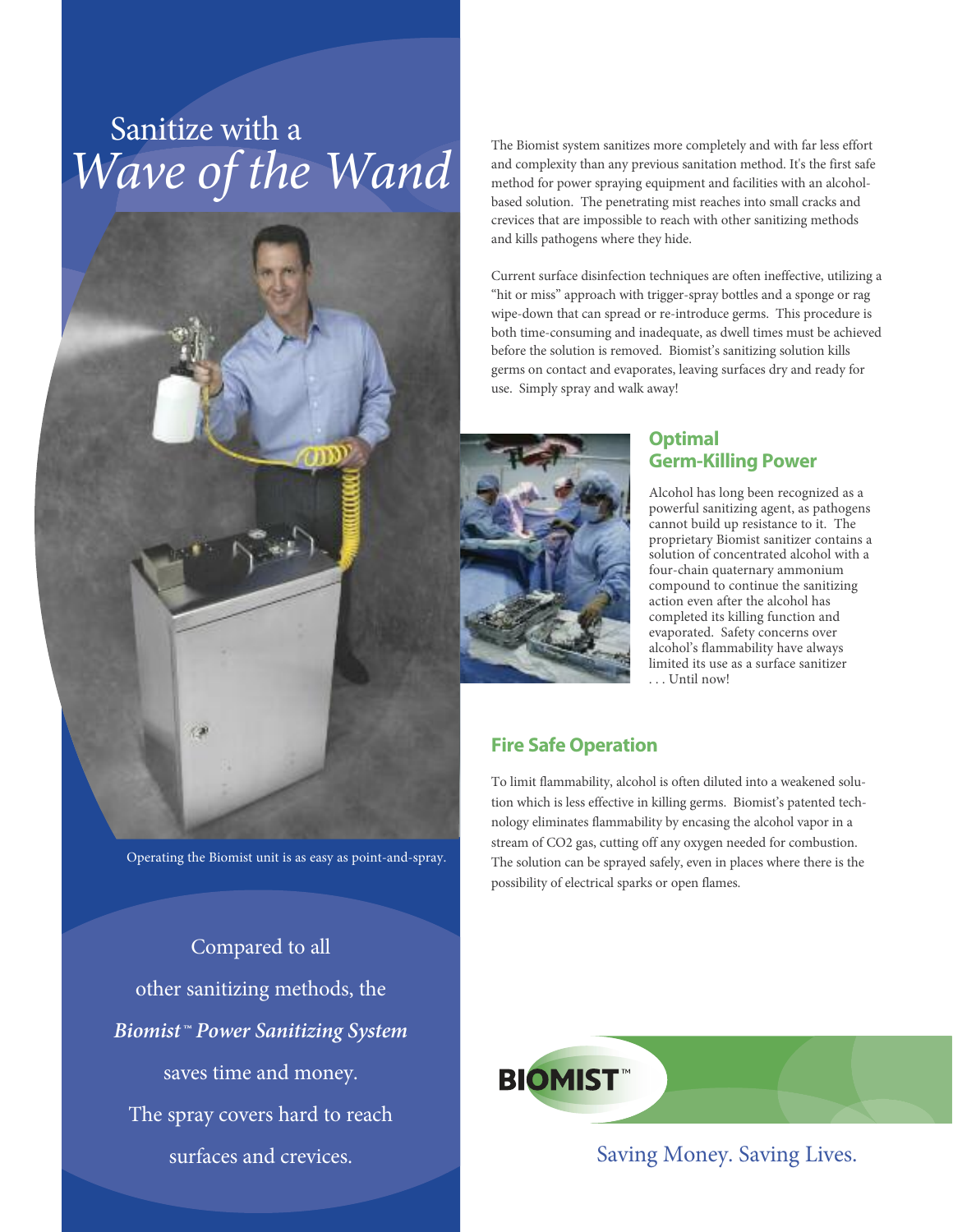### **Thorough, Effortless Coverage**

The Biomist Power Sanitizing System propels a non-flammable mist of concentrated alcohol through a lightweight, point-and-spray atomizer. The Biomist system atomizes the sanitizing solution into extremely tiny micro-particles to form an efficacious, penetrating spray. These micro-droplets swirl into cracks and crevices, adhering to surfaces that are often missed by wiping methods.

### **Patented Technology.** *Proven Performance.*

Biomist's unique technology has been used in Japan and the Pacific Rim for more than ten years. It is now utilized by:

- Ambulance services and fire departments
- Hospitals and long-term care facilities
- Food production and packaging companies
- Pharmaceutical manufacturers
- Food service industries
- Medical and dental offices
- Hotels, resort inns and spas
- Athletic facilities

#### **Effective, Efficient and Affordable**

The Biomist Power Sanitizing System is the fastest sanitizing method available today, by far. It provides the best of both worlds: it is far more effective and far less expensive to use than all previous sanitizing methods while being environmentally, employee, and equipment safe. Biomist strengthens sanitation programs, reduces labor expense and minimizes danger to patients and sanitation crews.

The sanitizing mist diffuses uniformly throughout the space to be treated. Since C02 is heavier than air, it helps the sanitizer to settle onto surfaces promptly. Areas beyond physical reach can now be sanitized with minimal effort, as Biomist can be sprayed a distance of up to fifteen feet.

#### **Protect your Equipment and Facilities**

Modern electronic equipment is not compatible with corrosive sanitizers or wet-wash methods. Biomist thoroughly sanitizes sensitive components in seconds without damaging them. Users recover their investment many times over in reduced down-time and equipment repair or replacement costs.

#### **In-Shift Sanitizing**

Biomist eliminates the risk of cross-contamination from wiping, our D2 formula dries rapidly and is designed to sanitize surfaces without the need for rinsing or residual cleanup. Packaging equipment, conveyer lines and ready-to-eat food processing areas can now be thoroughly sanitized during working shifts to save time, labor and money. Biomist is a revolutionary intervention technology that ensures the quality of your products, and brings HACCP plans and SSOP's to a new level!

*For more information, call us today at 1-847-850-5530 Or log on to www.biomistinc.com*

BIOMIST

 $0002$